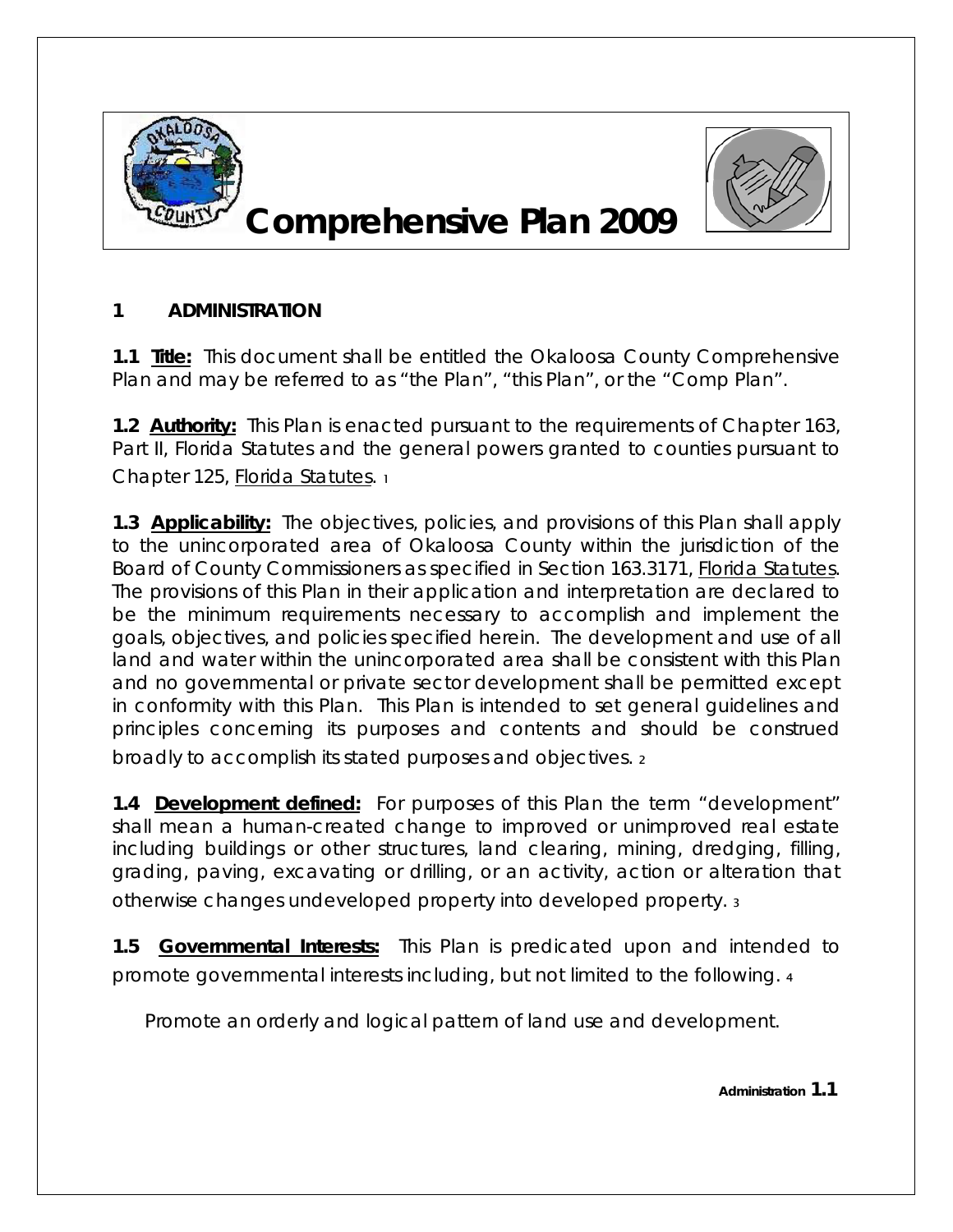Provide a standard and uniform enunciation of general planning policies that can be applied equally to all persons.

Promote the efficient and effective delivery of public facilities and services.

Promote compatibility between land uses so as to avoid the potential for nuisances.

Protect viable residential areas and property values.

To the extent practicable, ensure that all persons have quiet use and enjoyment of their property.

Promote the preservation and conservation of valuable natural resources.

To the extent practicable, ensure that private property rights are protected and that all persons are able to determine their rights and duties relative to the comprehensive planning process.

Maximize the location and use of infrastructure facilities to encourage the most efficient use of land and water resources.

Promote and provide financially feasible plans and programs for: an orderly pattern of growth and development; a safe, convenient, and efficient transportation system; safe, sanitary and affordable housing; an effective and efficient system of public and private infrastructure, utilities and recreation facilities; protection of valuable coastal resources and limitation of public expenditures in areas subject to destruction by natural disasters; conserve and protect locally significant natural resources; promoting coordination between government agencies, and; a schedule of capital improvements intended to assist in the implementation of this Plan.

Fulfill the requirements of state law mandated by Chapter 163 Part II, Florida Statutes, and;

Generally promote, protect, and improve the public health, safety, comfort, good order, appearance and general welfare of this community.

**1.6 Relationship to land development regulations:** All land development regulations enacted or amended shall be consistent with this Plan. Development regulations shall be considered consistent if the land uses, densities or intensities, and other aspects of development permitted by such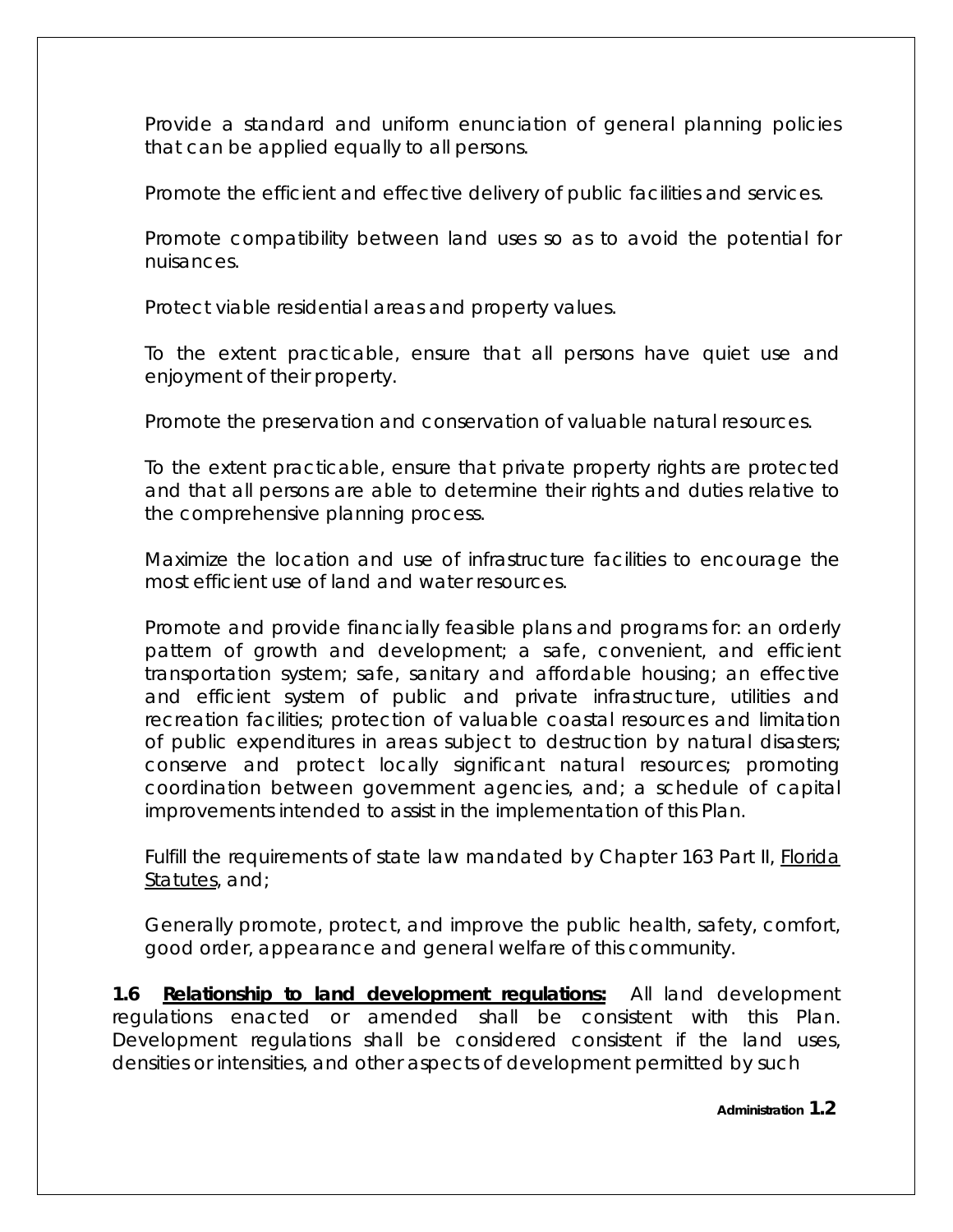regulation are compatible with and further the objectives, policies, land uses, densities or other development criteria prescribed in this Plan. In the event of a conflict or inconsistency between this Plan and the land development regulations the provisions of this Plan shall control to the extent of the conflict or inconsistency only.  $\overline{\phantom{a}}$ 

**1.7 Relationship to development orders:** Section 163.3194, Florida Statutes requires that any development order issued by a local government must be consistent with the adopted comprehensive plan. A development order shall be considered consistent with this Plan if the land uses, densities or intensities, capacity or size, timing, and other aspects of the development are compatible with and further the objectives, policies, land uses, densities or intensities, prescribed in this Plan. When making determinations regarding whether or not a development or a development order is consistent with this Plan the following guidelines shall be considered.  $\epsilon$ 

**1.7.1 Land uses:** The land use associated with a development or development order shall be deemed consistent with this Plan when the type of land use to be developed (i.e. residential, commercial, etc.) is allowed in the proper land use category specified in the Future Land Use Element and is located within the proper land use designation as shown on the Future Land Use Map;

**1.7.2 Densities or intensities:** The density or intensity of a development or development order shall be deemed consistent with this Plan when the proposed density or intensity of use is equal to or less than the allowed density or intensity specified in the Future Land Use Element for the type of development allowed in each land use category.

**1.7.3 Capacity, size, or timing:** The capacity, size, or timing of a development or development order shall be deemed consistent with this Plan when:

- 1. Public facilities and services are adequate and available to serve the proposed development concurrent with the impact or demand that will be created by the proposed development;
- 2. The impact of the proposed development will not exceed or degrade level-of-service standards specified in the Capital Improvements Element, or;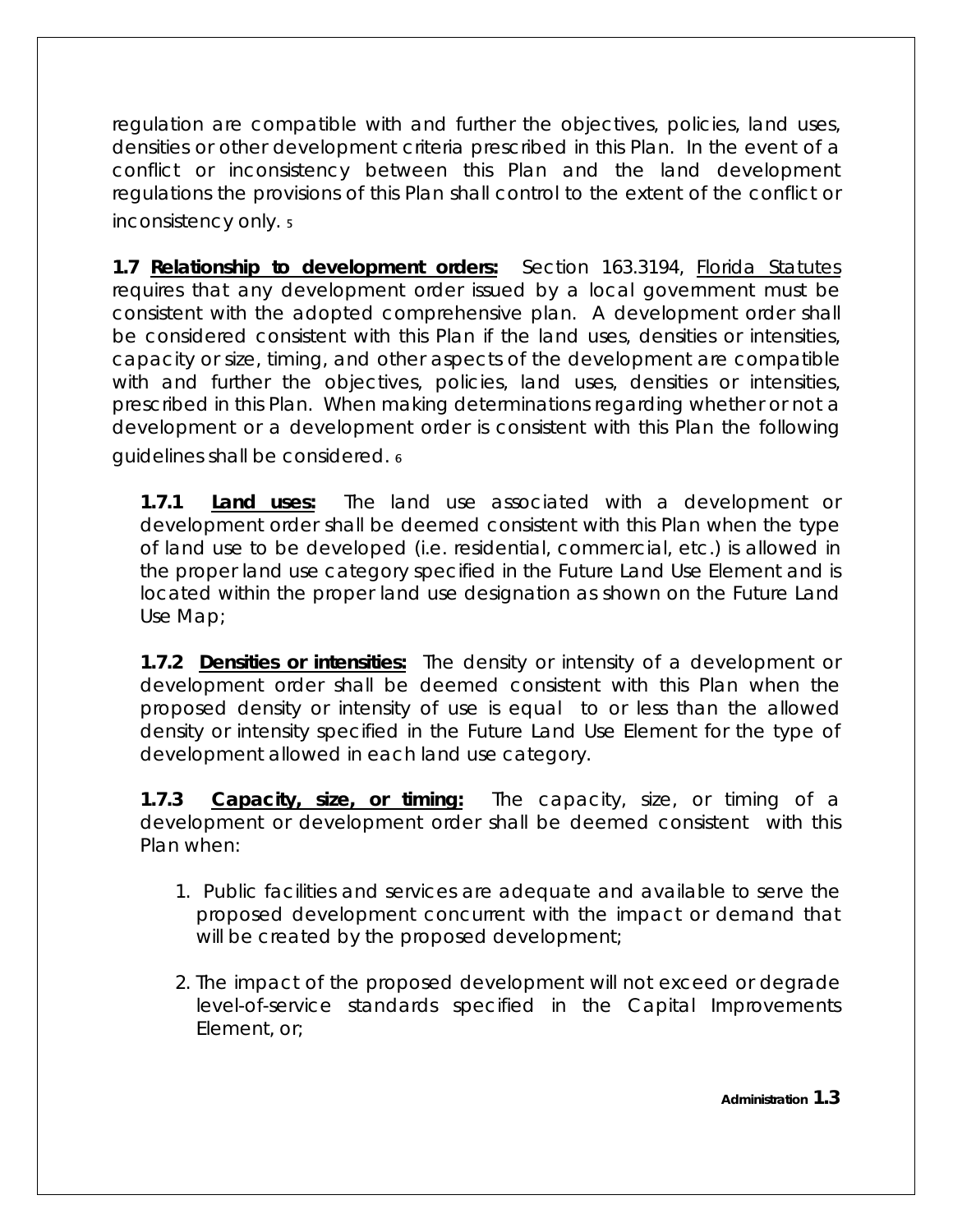3. The developer of the project involved pays a proportionate share fee consistent with applicable laws and ordinances.

**1.7.4 Consistency with objectives and policies:** A development or development order shall be deemed consistent with the objectives and policies of this Plan as follows:

- 1. The objective or policy must first have the effect of being a regulation, restriction, or limitation on the allowable land use or development project, or otherwise imposes a condition as a prerequisite to development (for example, an objective imposing a shoreline setback would be such a restriction where an objective that states the county will pave X miles of roads would not);
- 2. The objective or policy is relevant and germane to the issue(s) or objection(s) raised relative to a particular development or development order (for example, application of a coastal-related policy to a non-coastal area or an urban –related policy to a rural area), and;
- 3. No objective or policy shall be applied, used, or taken out of context. East numbered objective and it's corresponding numbered policies must be evaluated as a whole to fully determine the intended meaning and context.

**1.8 Relationship to other laws or regulations:** It is the intent of the Board to minimize duplicative laws and regulations which have the effect of restricting the rights of property owners from the use and development of their property. To this end, when a federal, state or regional agency requires a certain permit or permit program the County shall not be required to duplicate or exceed such program in this Plan as authorized by Section 163.3184(6)(c), Florida Statutes. 7

**1.9 Municipal annexations:** The following criteria shall apply to municipal annexations which incorporate any unincorporated area into a municipality.  $\frac{s}{s}$ 

**1.9.1 Jurisdiction:** The County shall retain jurisdiction over unincorporated areas until such time as the annexation requirements of Chapter 171, Florida Statutes are met.

**1.9.2 Effect on land use:** The following shall apply with regard to jurisdiction over land use and development regulations resulting from annexed areas.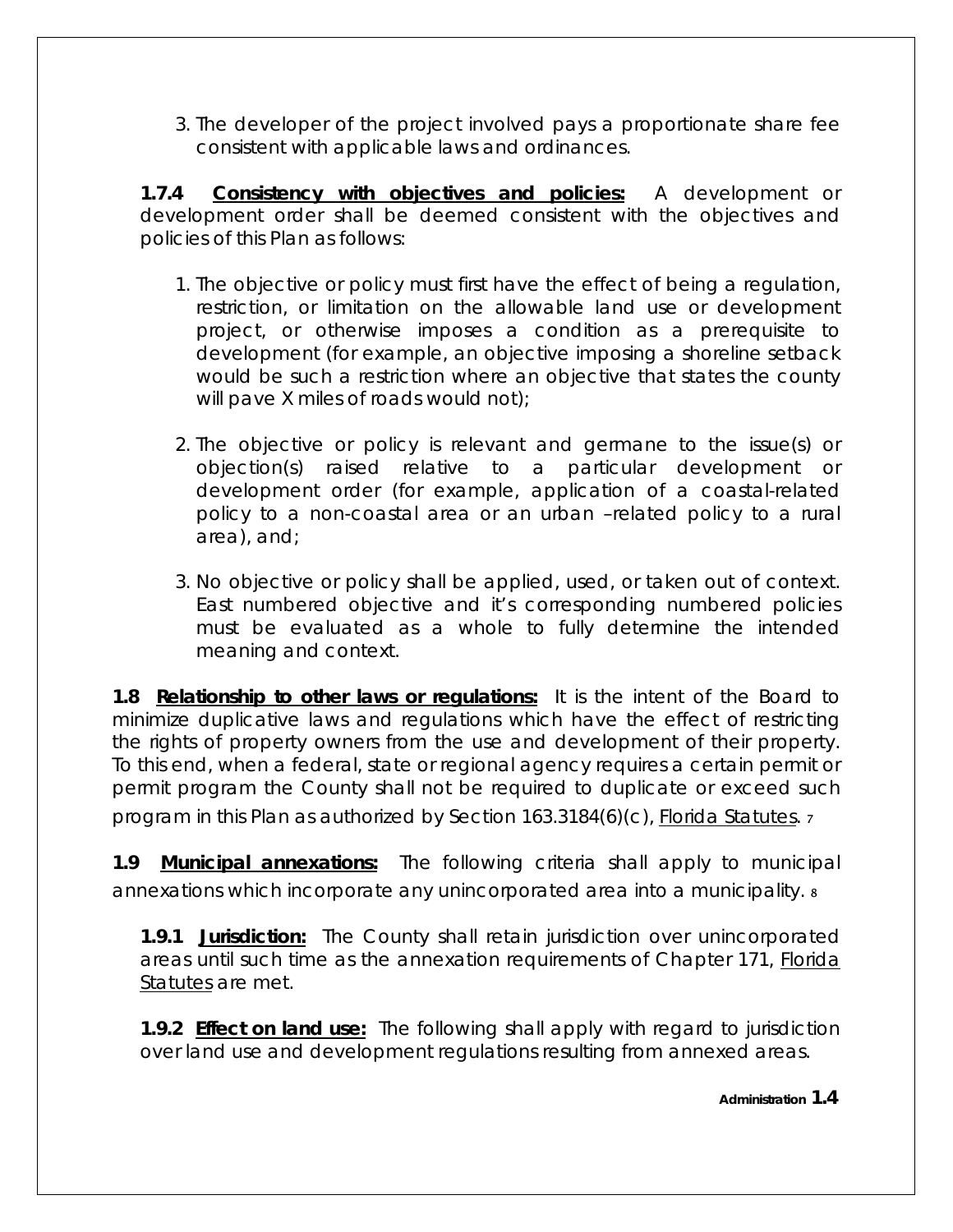- 1. County development regulations shall remain in full force and effect within annexed areas until such time as the annexing municipality adopts an amendment to its comprehensive plan to include the annexed area.
- 2. When an area is annexed into a municipality, the County may reallocate and redistribute an amount of land area equivalent to the area being annexed to other unincorporated areas shown on the future land use map. Redistribution shall be by land use category on an acre for acre basis, and shall only apply to vacant lands in the annexed area. Any such redistributions shall be subject to the plan amendment provisions specified herein.

**1.10 Definitions:** Unless otherwise Specifically provided in the text of this Plan the definitions found at Appendix A of the Okaloosa County Land Development Code shall also be applicable to this Plan. In the event a particular definition cannot be found in Appendix A other professionally accepted sources such as Florida Statutes, Florida Administrative Code, case law, or Black's Law Dictionary may be used.

**1.11 Powers, Duties and responsibilities:** Powers, duties and responsibilities associated with the administration and implementation of this Plan shall be specified herein.

**1.11.1 Board of County Commissioners:** The Board of County Commissioners (the "Board") shall be responsible for the following relative to the administration of this Plan. 10

- 1. The adoption of the local comprehensive plan by ordinance.
- 2. Approval of changes or amendments of this Plan, including the future land use map, for state agency review, after consideration by the Planning Commission.
- 3. Final adoption of changes or amendments to this Plan, including the future land use map, by ordinance.
- 4. Final adoption of any required Evaluation and Appraisal Reports for this Plan by either ordinance or resolution, after consideration by the Planning Commission.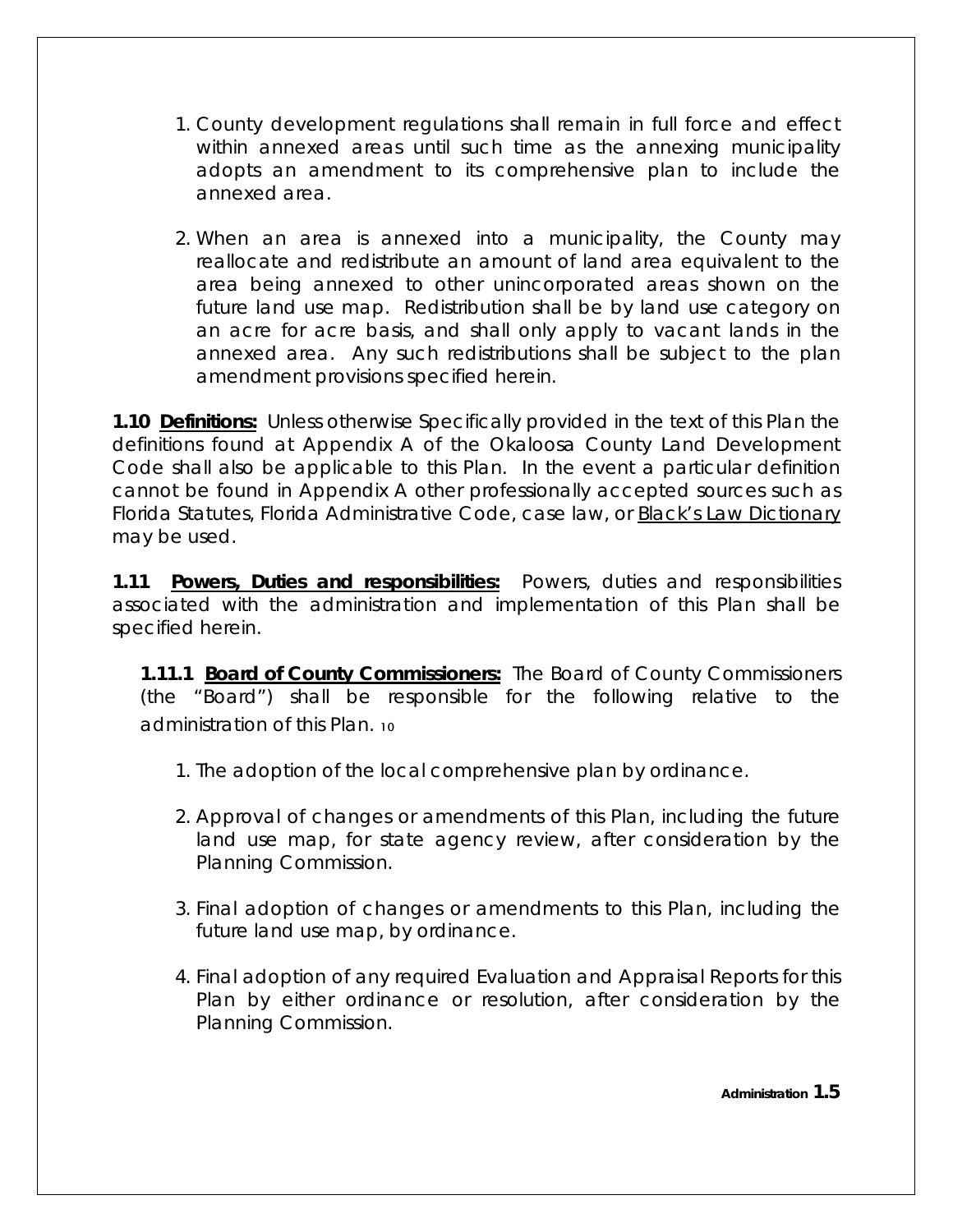**1.11.2 Local Planning Agency:** The Okaloosa County Planning Commission is hereby designated as the Local Planning Agency pursuant to Section 163.3174, Florida Statutes. The Planning Commission shall be responsible for the following relative to the administration of this Plan. 11

- 1. Be the agency responsible for the preparation of the comprehensive plan or any changes or amendments to the plan and shall make recommendations to the Board regarding the adoption or amendment of this Plan, including the future land use map.
- 2. Monitor and oversee the effectiveness and status of this Plan and recommend to the Board such changes or amendments as from time to time may be required, including preparation of the required Evaluation and Appraisal Report.
- 3. Recommending changes or amendments to this Plan to the County Commission as may be considered necessary from time to time.

**1.11.3 Planning Official:** The Director of the Department of Growth Management shall also be the Planning Official. The Planning Official shall have the following responsibilities relative to the administration of this Plan. 12

**1.12 Interpretation:** Guidelines for interpretation of this Plan shall be as specified herein. In the interpretation of this Plan all provisions shall be liberally construed in favor of the governmental interests and objectives of the County, and shall not limit nor repeal any other powers granted to counties under general law.

**1.12.1 Responsibility for interpretation:** In the event any question(s) arise concerning the administration or application of the provisions of this Plan the Planning Official, or designee, shall be responsible for interpretations and may rely upon Florida Statutes, Florida Administrative Code, case law, or other professionally accepted sources for guidance. Interpretations made in this manner shall be limited to ministerial matters which do not involve legislative or policy actions or decisions, and shall not be construed as overriding or superceding any powers, duties or responsibilities incumbent upon any other board, commission, agency or official.

**1.12.2 Computation of time:** Unless otherwise specified, computation of time or the time in which an act is to be completed shall be determined using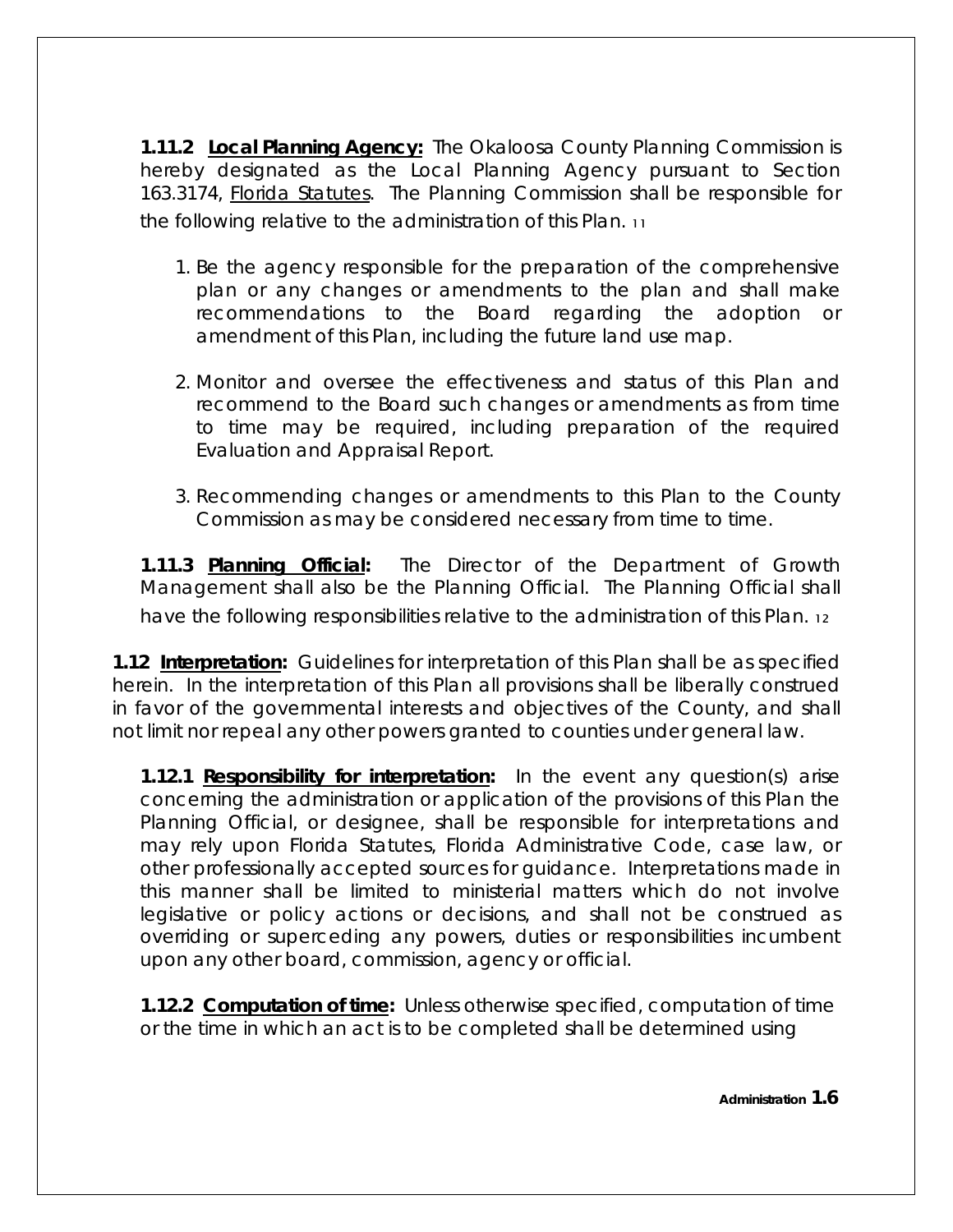consecutive, 24-hour calendar days, excluding Saturdays, Sundays, legal holidays, and declared emergencies.

**1.12.3 Gender:** Words importing the masculine gender shall be construed to include the feminine and neuter.

**1.12.4 Number:** Words in the singular shall include the plural and vice-versa.

**1.12.5 Shall; may:** The word "shall" is mandatory; the word "may" is permissive.

**1.12.6 Written or in writing:** "Written" or "in writing" shall include any representation of letters, words, phrases, figures or numbers in the English language, whether by printing or otherwise, and may include representations using electronic media.

**1.12.7 Year:** Year shall mean a 12-month calendar year.

**1.12.8 Day:** Day shall mean a 24-hour calendar day, unless otherwise specified.

**1.12.9 Boundaries:** Where uncertainty arises or might exist as to the boundary lines of future land use designations shown on the future land use map, or any other geographically-described area or feature within this Plan, the following guidelines shall be applied.

- 1. Boundaries indicated as approximately following the centerlines or rights-of-way lines of streets, highways, or alleys shall be construed to follow such centerlines or rights-of-way lines.
- 2. Boundaries indicated as approximately following lot of parcel lines shall be construed as following such lines.
- 3. Boundaries indicated as following incorporated city limit lines shall be construed as following such lines.
- 4. Boundaries indicated as following the shorelines of water bodies will follow mean high water or ordinary high water lines, as may be applicable and, in the event of change, the shoreline shall be construed as moving with the change.
- 5. Boundaries indicated as following railroad rights-of-way lines shall be construed as following such lines.

**Administration 1.7**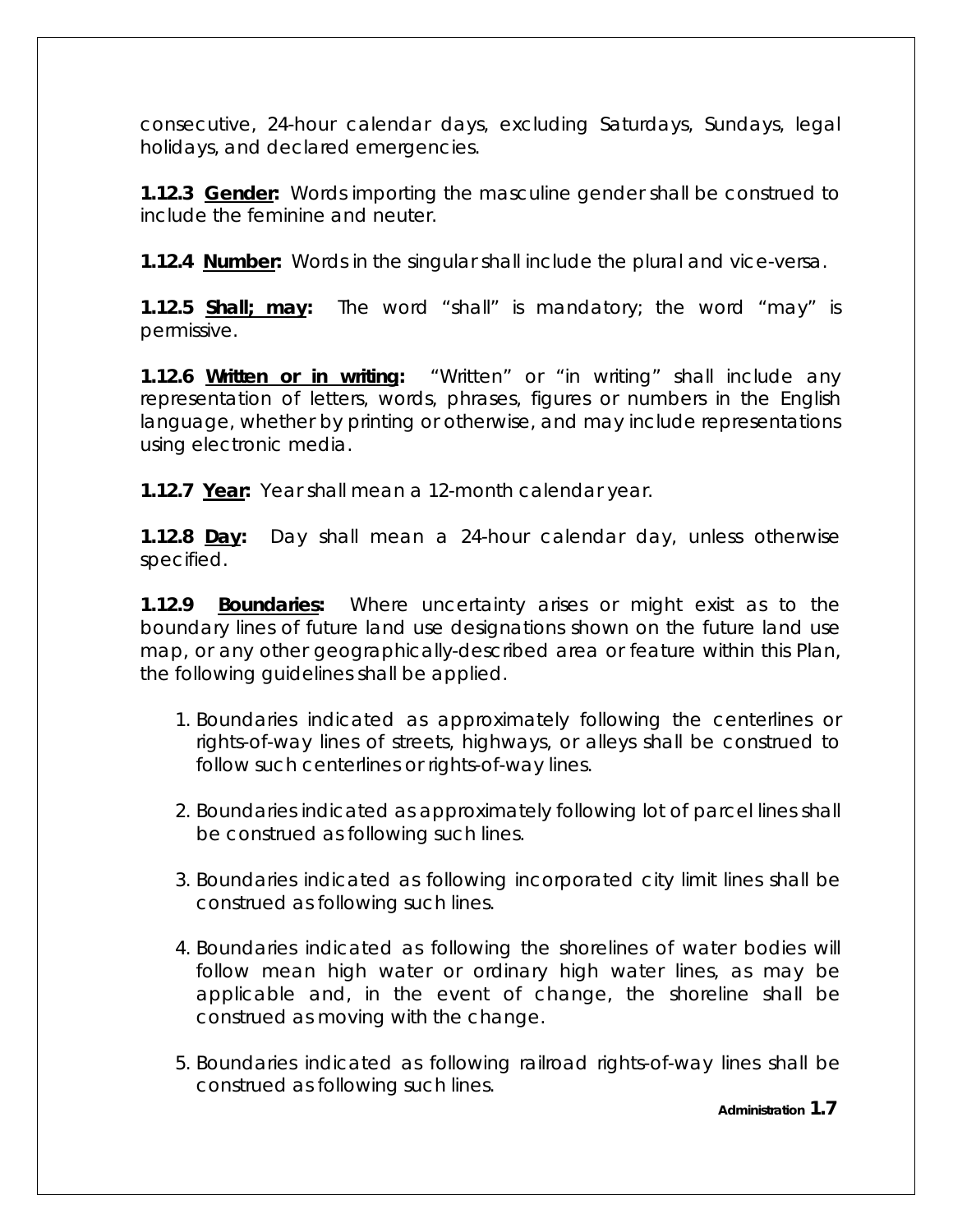6. Boundaries indicated as parallel or extensions of features indicated in 1 through 5 above shall be so construed. Distances not specifically indicated on maps shall be determined by the scale of the map.

**1.13 Amendment of this Plan:** Any changes or amendments to this Plan shall be as prescribed herein. 13

**1.13.1 Types of plan amendments:** For purposes of this section plan amendments shall be classified as follows.

- 1. Type-1: Changes to the FLUM initiated by property owners other than the County involving more than ten (10) acres of land; or any change to the written text of the Plan.
- 2. Type-2: Changes to the FLUM initiated by a property owner other than the County involving ten (10) acres of land or less, which may be referred to as a small-scale development amendment.
- 3. Type-3: Changes to the FLUM initiated by the County involving more than ten (10) acres of land; or any change to the text of the plan.
- 4. Type-4: Changes to the FLUM initiated by the County involving ten (10) acres of land or less.

**1.14 Procedures for plan amendments:** Procedures for amending the Plan, including the Future Land Use Map (FLUM), shall be as specified herein. 13

**1.14.1 Type-1 citizen-initiated amendments involving more than 10 acres, or changes to the text:** The procedure for Type-1 plan amendments shall be as follows.

- 1. Only the property owner of the property for which the amendment is being requested or the owner's duly authorized agent may apply for the plan amendment.
- 2. Applications for plan amendments shall be made only on applications provided by the Department of Growth Management.
- 3. Detailed specific application procedures shall be described in the plan amendment application package.

 **Administration 1.8**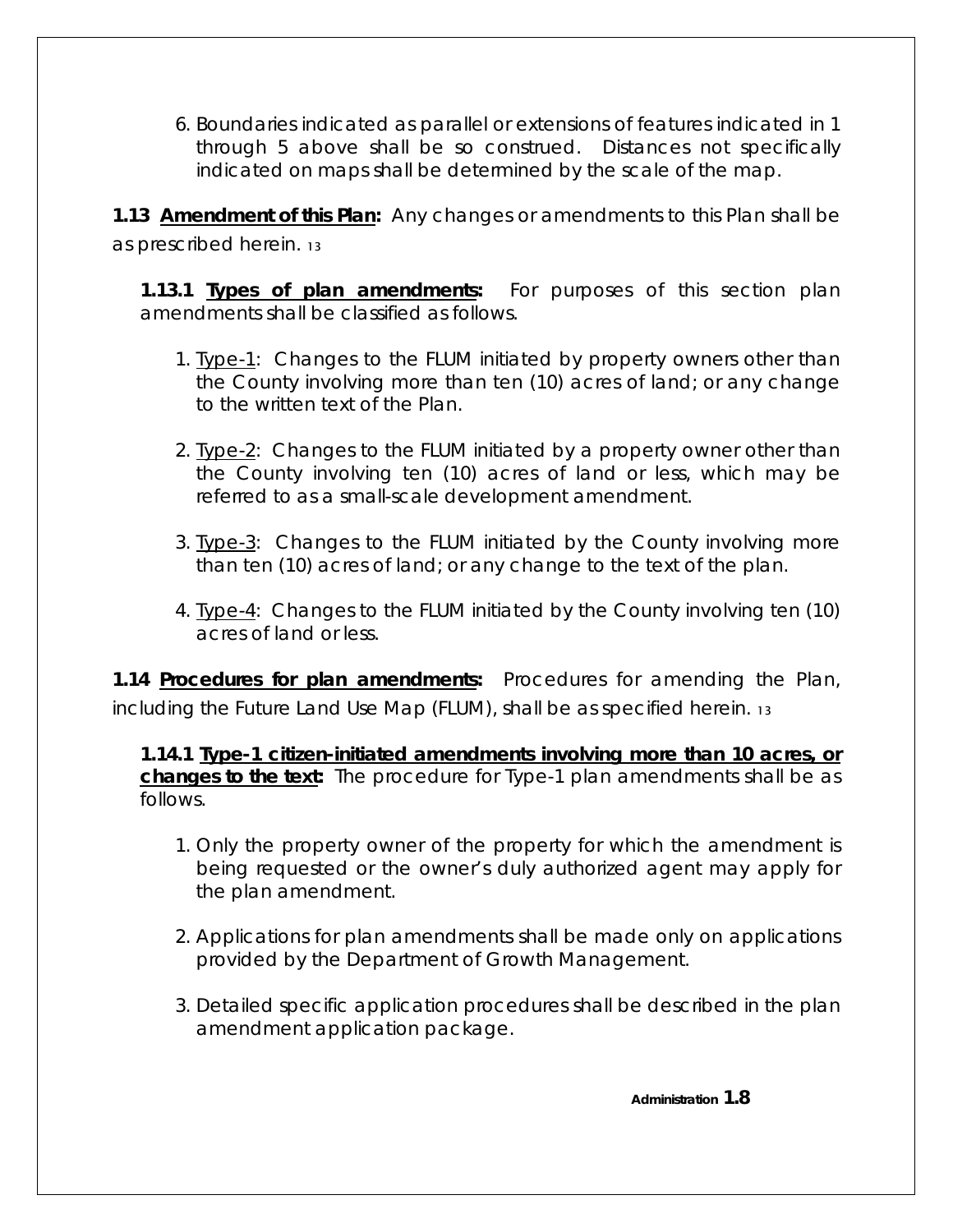- 4. It shall be the responsibility of the applicant to provide all required information including data and analysis to support the plan amendment application. Future land use map amendments must include: a) an analysis of the availability of facilities and services; b) an analysis of the suitability of the plan amendment for its proposed use considering the character of the undeveloped land, soils, topography, natural resources, and historic resources on site, and; c) analysis of why additional land in the FLUM category is needed.
- 5. Once an application is deemed complete it will be scheduled as an agenda item for consideration by the Planning Commission and Board of County Commissioners at public hearings. These hearings shall be legislative in nature and need not be conducted as quasi-judicial proceedings.
- 6. A total of three (3) duly advertised public hearings are required for Type-1 plan amendments as follows.
	- a. One public hearing before the Planning Commission. The Planning Commission shall make recommendations to the Board of County Commissioners regarding each plan amendment application.
	- b. One transmittal hearing before the Board of County Commissioners. The purpose of this hearing is for the Board to decide whether or not to transmit each application for plan amendment for state agency review.
	- c. One adoption hearing before the Board of County Commissioners. The purpose of this hearing is for the Board to decide whether or not to adopt each application for plan amendment by ordinance after consideration of objections, recommendations, or comments received as a result of state agency review.
- 7. Notice of public hearings shall be provided in the following manner.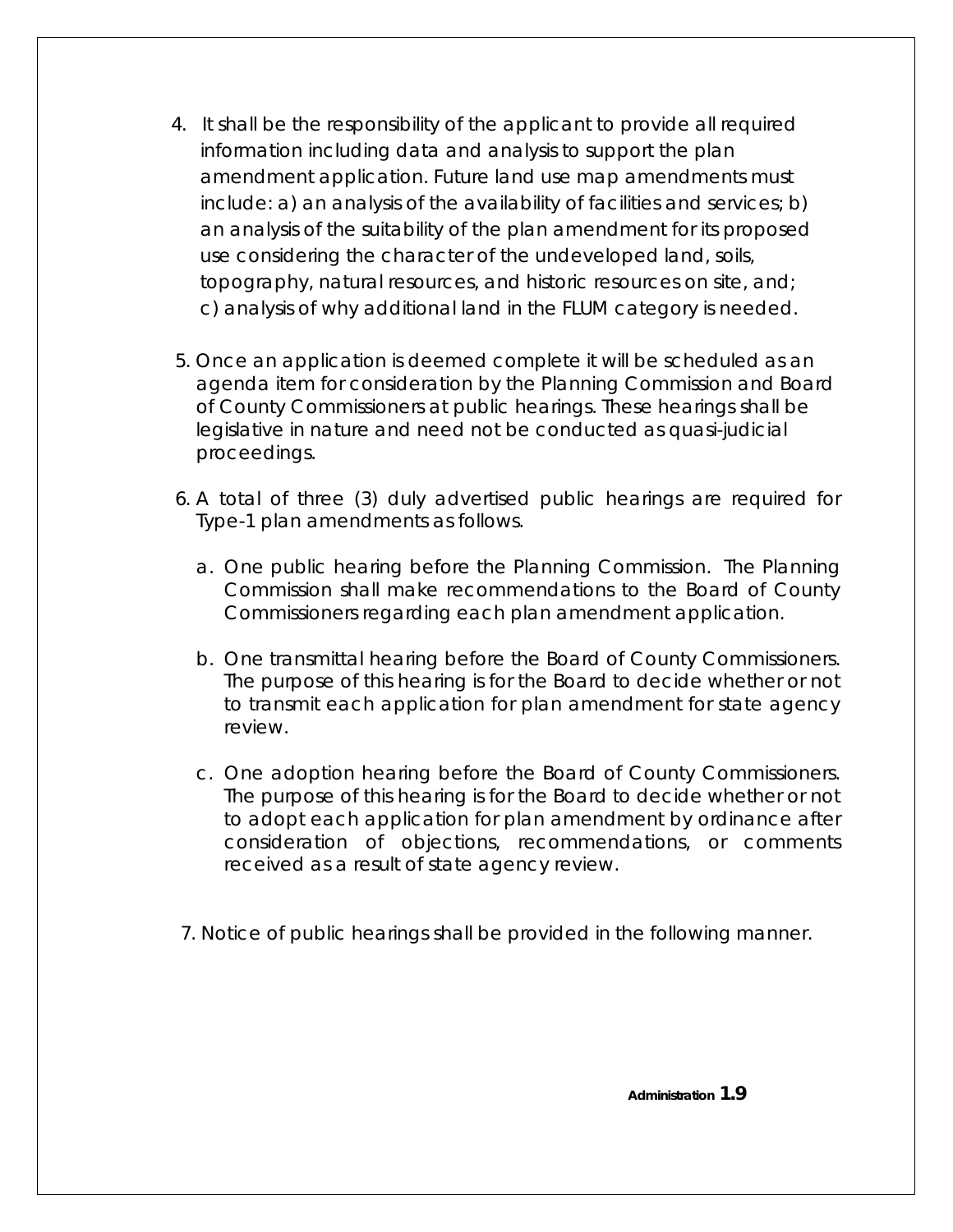- a. The applicant shall mail certified, return-receipt notification to all property owners of record within 300 feet of the property, to be measured from the property line of the property which is the subject of the plan amendment. The notice must describe the requested plan amendment, state the date, time and location of the public hearing at which the plan amendment will be considered and provide names and telephone numbers to contact for further information. Notification must be mailed no later than 21 days before the date of the public hearing. The return-receipt "green cards" must be returned to the Department prior to the first public hearing.
- b. The applicant shall post a sign on the plan amendment property no less than 2 feet by 3 feet in size with no less than 1 inch lettering to be placed at the property line facing and clearly visible from the adjacent street, or for multiple streets, a sign clearly visible from all adjacent streets. The sign shall describe the requested plan amendment, state the date, time and location of the public hearing at which the plan amendment will be considered, and provide names and telephone numbers to contact for further information. The sign must be posted no later than 15 days prior to the date the public hearing will be held.
- c. The Department shall run an advertisement in a newspaper of general circulation in the manner prescribed by general law.
- d. The applicant must provide signed and notarized affidavits stating that the notifications were mailed and the sign(s) were posted on the amendment property as specified herein.
- e. The specific intent of providing constructive public notice is to inform potentially affected parties of an action to be considered and the forum for an opportunity to be heard. In those situations where a newspaper advertisement, mailed notification, sign or other required public notice contains an unintentional mistake which does not affect due notice of a pending proceeding to the extent that a potentially affected party is not made aware of an action being considered or the date, time, and place at which the action will be considered then said mistake may be considered "harmless error" which shall not necessitate the re-advertisement or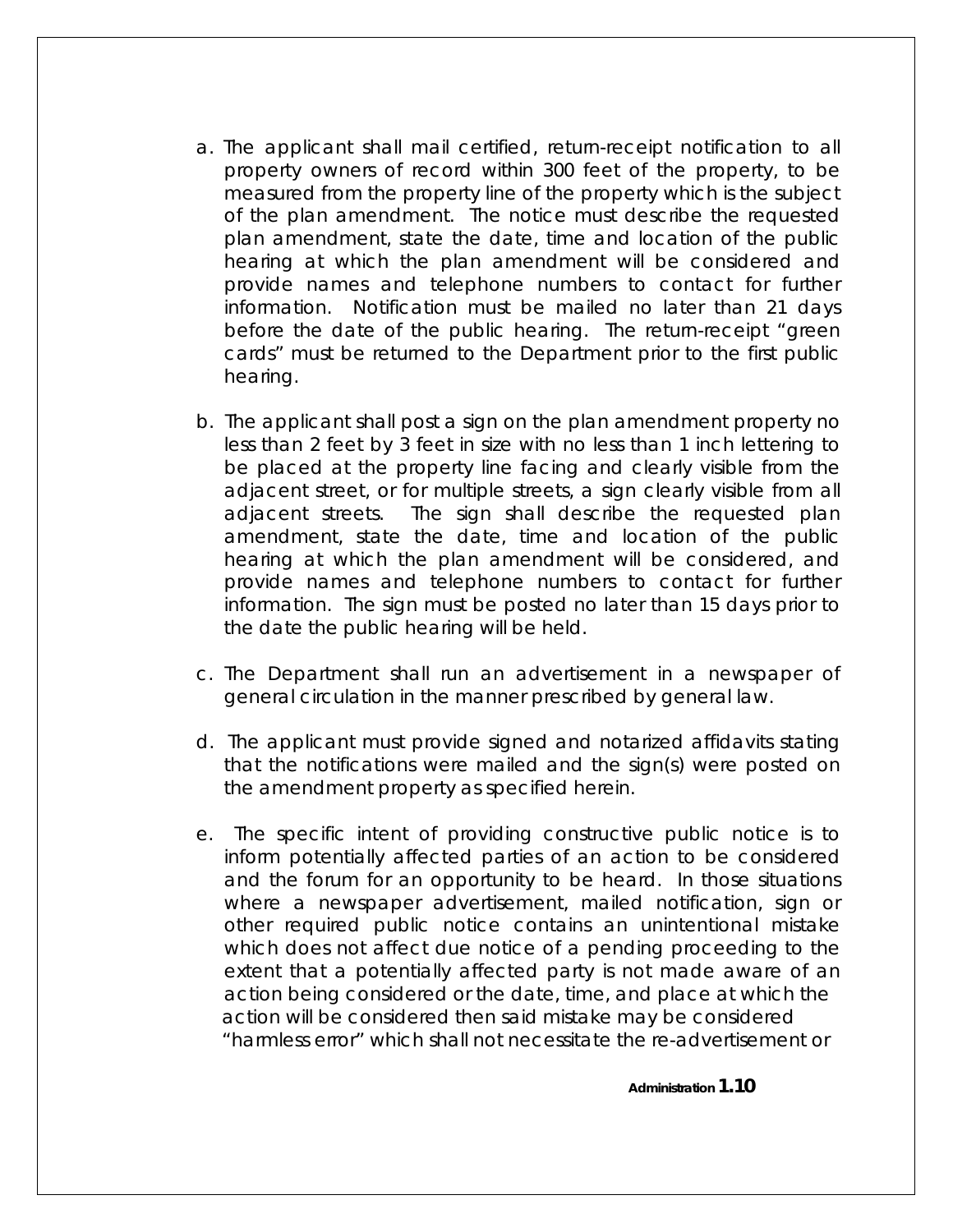re-scheduling of the proceeding at hand. Where a dispute may arise as to whether a particular unintentional mistake constitutes harmless error the presiding body for the proceeding at hand shall decide by majority vote.

- 8. The Board of County Commissioners shall decide whether or not to transmit any plan amendment(s) for state agency review at the transmittal public hearing specified at 7, b above. In the event one or more plan amendments are **not approved** for state agency review the **applicant or any other applicant** may not thereafter apply for the same plan amendment for the same amendment property, unless it can be demonstrated by competent, substantial evidence that either the premise of the application is substantially different and/or there have been significant changed conditions and circumstances that might result in a different decision by the Board.
- 9. For those plan amendments transmitted for state agency review each agency will provide its objections and comments to the County and the State Land Planning Agency. The State Land Planning Agency will then issue an "Objections, Recommendations and Comments" (ORC) Report. Upon receipt of the ORC Report the County, in a timely manner, shall either: 1) notify the plan amendment applicant(s) in writing that there is no objection to the plan amendment, or; 2) provide the plan amendment applicant with a copy of the ORC Report. When objections have been raised in the ORC Report it shall be the responsibility of the applicant to resolve those objections in coordination with the County. The applicant shall provide to the County additional data and analysis or other information as may be necessary to respond to the objections. The County and the applicant will then coordinate with the State Land Planning Agency in an attempt to resolve the ORC objections.
- 10. The Board of County Commissioners shall decide whether to adopt, adopt with changes, or not to adopt plan amendments that have been the subject of a DCA ORC Report at the adoption public hearing specified at 7, c above. At the adoption hearing the fact that there are unresolved objections shall not preclude the Board from adopting any particular plan amendment. Conversely, the fact that no objections were raised shall not preclude the Board from not adopting any particular plan amendment.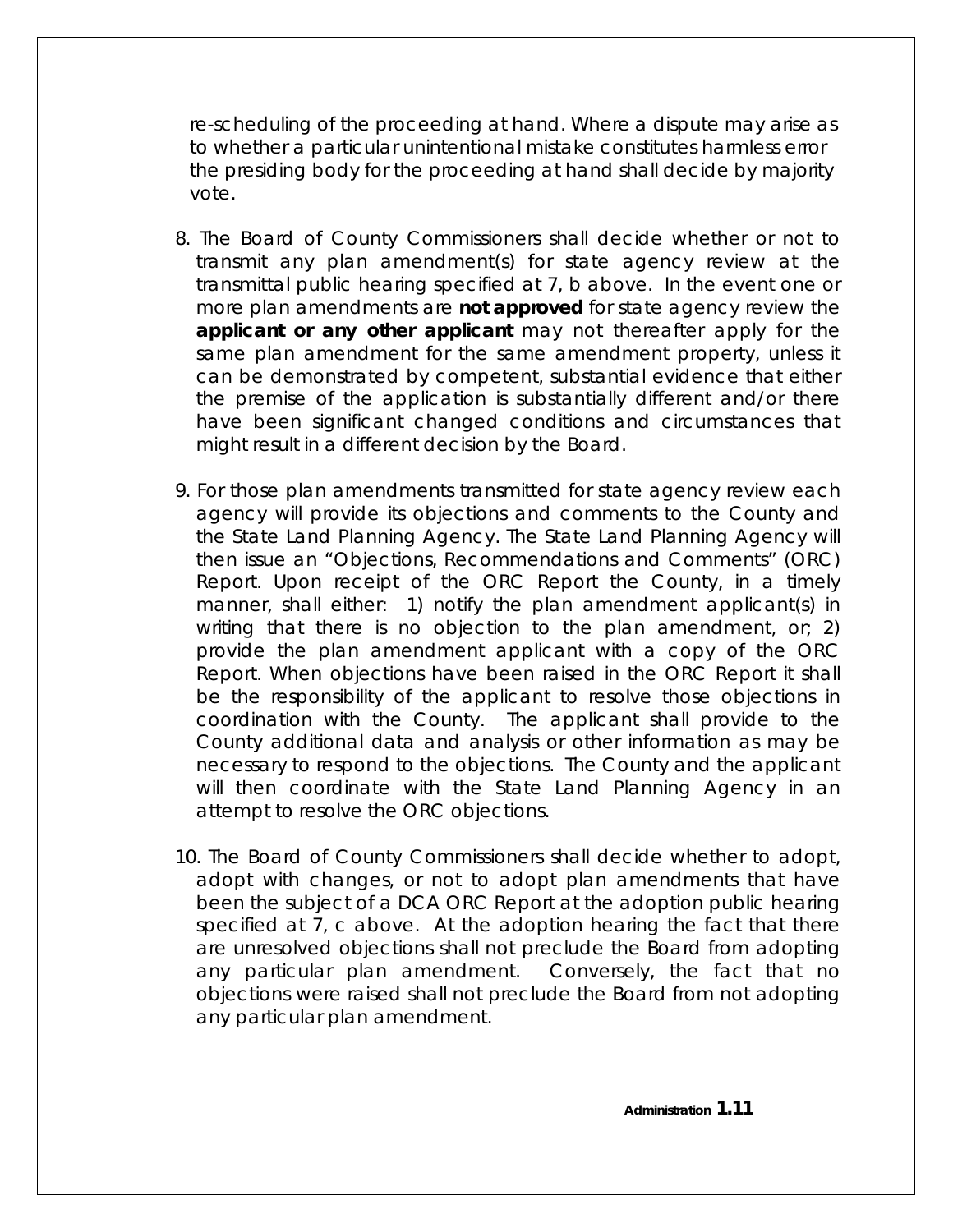**1.14.2 Type-2 citizen-initiated FLUM amendments, 10 acres or less:** The procedure for Type-2 plan amendments shall be the same as for Type-1 plan amendments EXCEPT for the following.

- 1. Type-2 plan amendments are limited to properties 10 acres or less in size.
- 2. The County may not adopt more than 120 acres cumulative as Type-2 plan amendments in any given calendar year. The 120 acres shall become available for plan amendments as of January 1 of each calendar year and shall remain available until the 120 acres is gone or the end of the calendar year, whichever occurs first.
- 3. The 120 acres shall be allocated on a first-come, first-served basis to be determined by the date and time the plan amendment application is filed with the County and all applicable fees paid.
- 4. The proposed amendment shall not involve a change to the written text of this Plan, but only proposes a land use change to the future land use map for a site-specific small-scale development activity, unless the text change is directly related to the map change.
- 5. Two public hearings shall be required for Type-2 amendments: one public hearing before the Planning Commission as specified in 1.14.1, 7, a and one adoption before the Board of County Commissioners as specified in 1.14.1, 7, c.
- 6. Transmittal for state agency review is not required for Type-2 plan amendments.

**1.14.3 Type-3 county initiated FLUM amendments more than 10 acres, or changes to the text of the Plan:** The procedure for Type-3 amendments shall be the same as for Type-1 plan amendments EXCEPT for the following.

- 1. Constructive notice of public hearings shall be perfected by advertisement of public notice in a newspaper of general circulation in the manner prescribed by general law. The mail-out requirements of 1.14.1, 8, a and the sign-posting requirements of 1.14.1, 8, b shall not apply to Type-3 plan amendments.
- 2. It shall be the responsibility of the County to resolve any objections raised in an ORC Report regarding Type-3 plan amendments.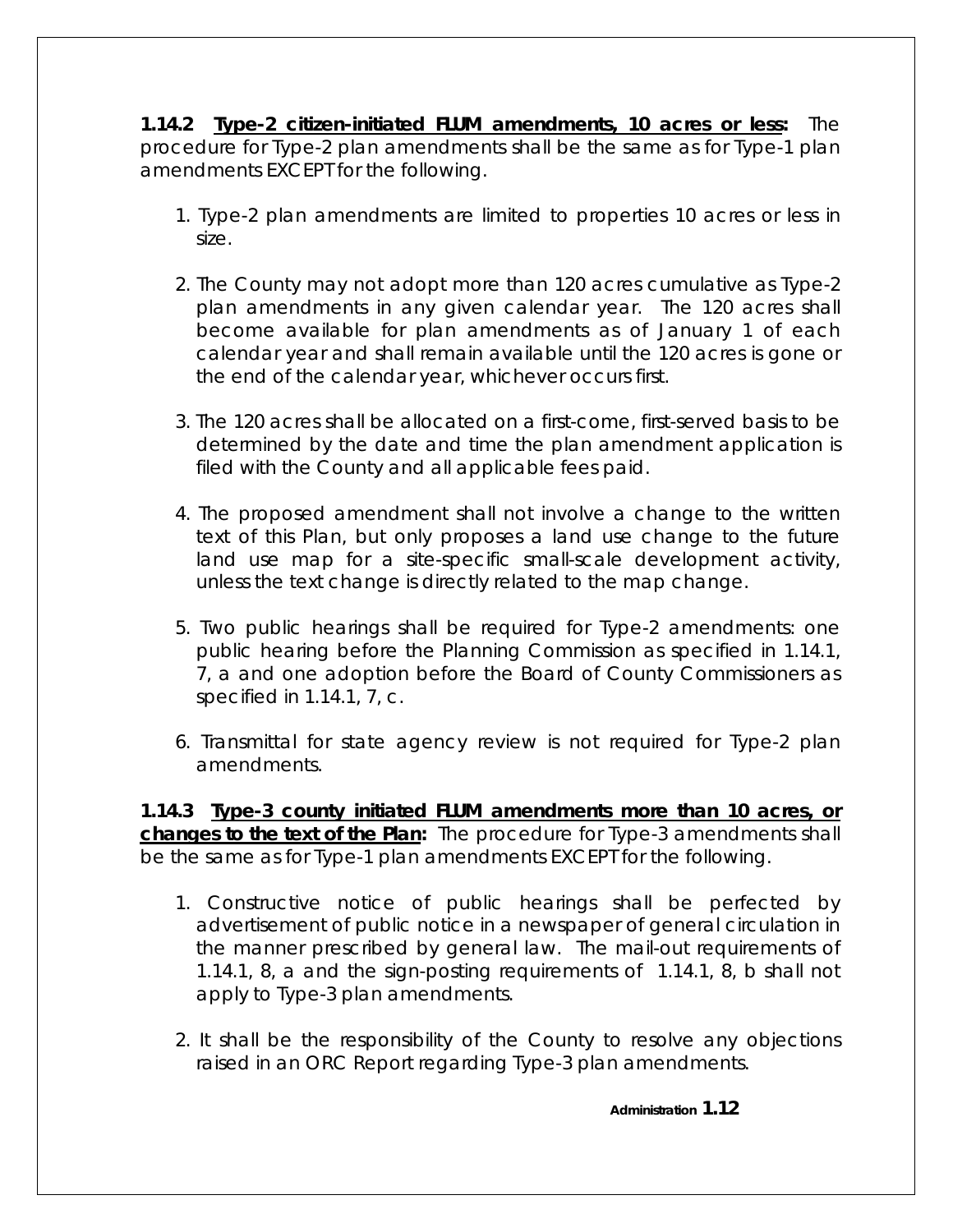**1.14.4 Type-4 county-initiated FLUM amendments, 10 acres or less:** The procedure for type 4 plan amendments shall be the same as for Type-2 plan amendments EXCEPT for the following.

1. Notice of public hearings shall be perfected by advertisement of public notice in a newspaper of general circulation in the manner prescribed by general law. The mail-out requirements of 1.14.1, 8, a and the sign-posting requirements of 1.14.1, 8, b shall not apply to Type-4 plan amendments.

**1.14.5 Character of hearings:** All public hearings held pursuant to this section shall be legislative proceedings.

**1.15 Amendment guidelines and criteria:** The Board of County Commissioners shall exercise its legislative authority when deciding whether or not to approve or not approve plan amendments. However, the following guidelines and criteria shall be considered when making such decision and may form the basis for approving or not approving any particular plan amendment. These shall only apply to Type-1 plan amendments. 14

- 1. All procedural requirements prescribed herein must be met.
- 2. The requested plan amendment must be consistent with the objectives and policies of this Plan, particularly the designation and location criteria specified in the Future Land Use Element.
- 3. The potential to create a threat to the general health, safety, and welfare of the public, or otherwise adversely affect the public interest.
- 4. The extent to which any development enabled by the amendment will promote an orderly and logical pattern of development relative to the area involved, and can co-exist in relative proximity to other adjacent or nearby land uses in a stable fashion over time such that no other use or condition is unduly negatively impacted directly or indirectly by another use or condition, or will otherwise interfere with the quiet use and enjoyment of properties enjoyed by other property owners in the vicinity of the amendment area.
- 5. The amendment is intended to correct an oversight or mistake in the Plan or on the FLUM, or conditions and circumstances in the vicinity of the amendment area have changed to justify or give rise to a need for the amendment.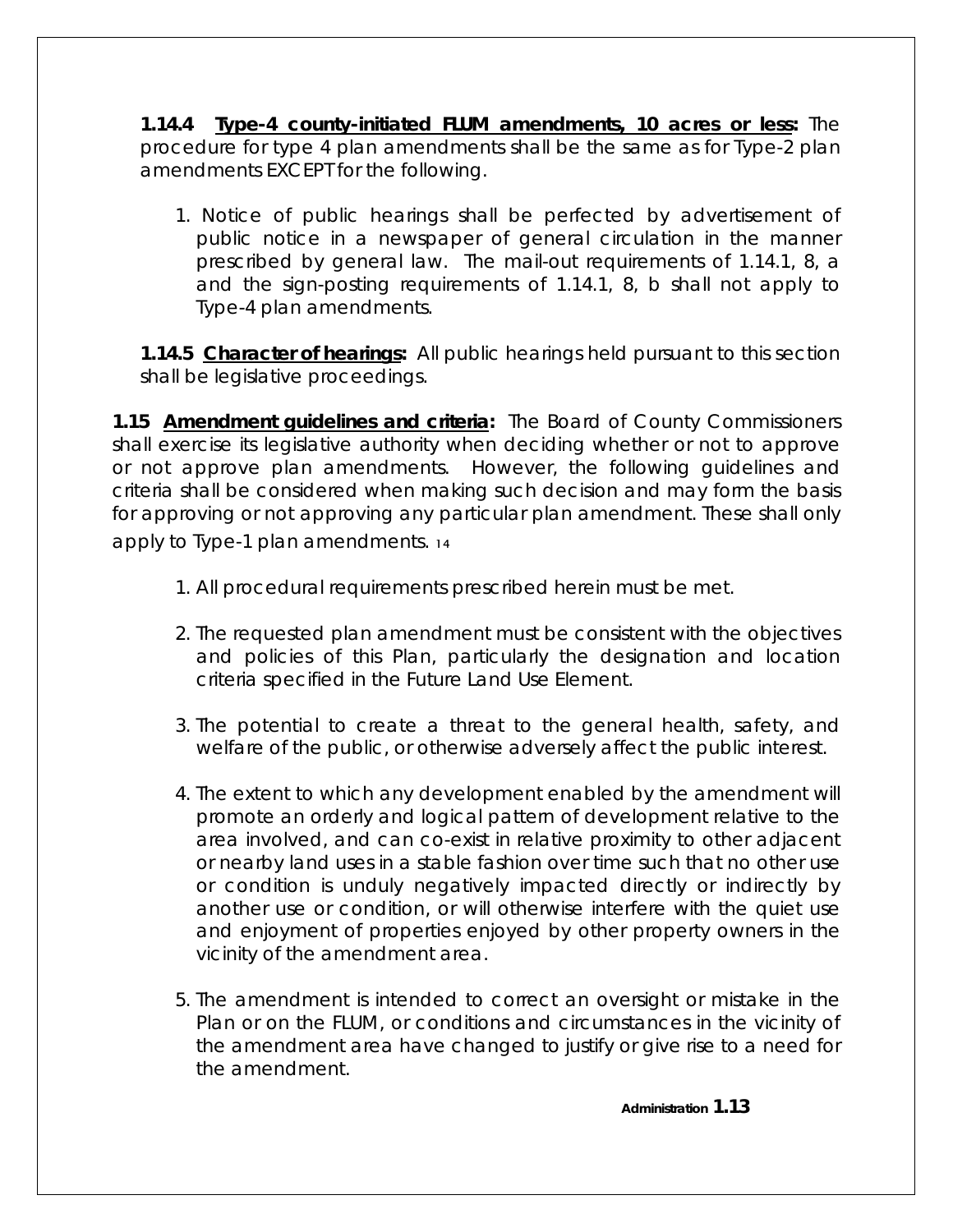- 6. The amendment will not promote or result in urban sprawl as that term is defined in ss163.3177(6),(a),9, Fla. Stat. A finding by the State Land Planning Agency that an amendment will result in urban sprawl shall constitute a rebuttable presumption that the amendment will promote or result in urban sprawl.
- 7. Facilities and services including roads, water, sewer, recreation, drainage, and public safety are adequate to support the level of development enabled by the amendment, or that mitigation in the form of improvements or compensation can be provided to offset negative impact.
- 8. The amendment will not result in damage to or destruction of valuable natural resources as described in the Conservation Element of this Plan.
- 9. The amendment will not conflict, interfere with, or contradict infrastructure plans of the county, or other government agency, or public utility; or otherwise create a physical liability for the county, government agency, or public utility.
- 10. The amendment will generally result in a net public benefit as opposed to a public liability.

**1.16 Conflicting provisions:** In the event a conflict or contradiction arises or is discovered between any revised chapters, sections, paragraphs, subparagraphs, objectives, policies, or words of this Plan and any previously adopted portions of this Plan, the most recently adopted revised version shall govern and prevail to the extent of the inconsistency.

**1.17 Severability:** If any part, section, subsection, or other portion of this Plan, or any application thereof to any person or circumstance is declared by a court of competent jurisdiction to be void, unconstitutional, or invalid for any reason such part, section, subsection or any other portion of this Plan, or the prescribed application thereof shall be severed from this Plan the other portions of the Plan not so declared shall remain in full force and effect.  $_1$